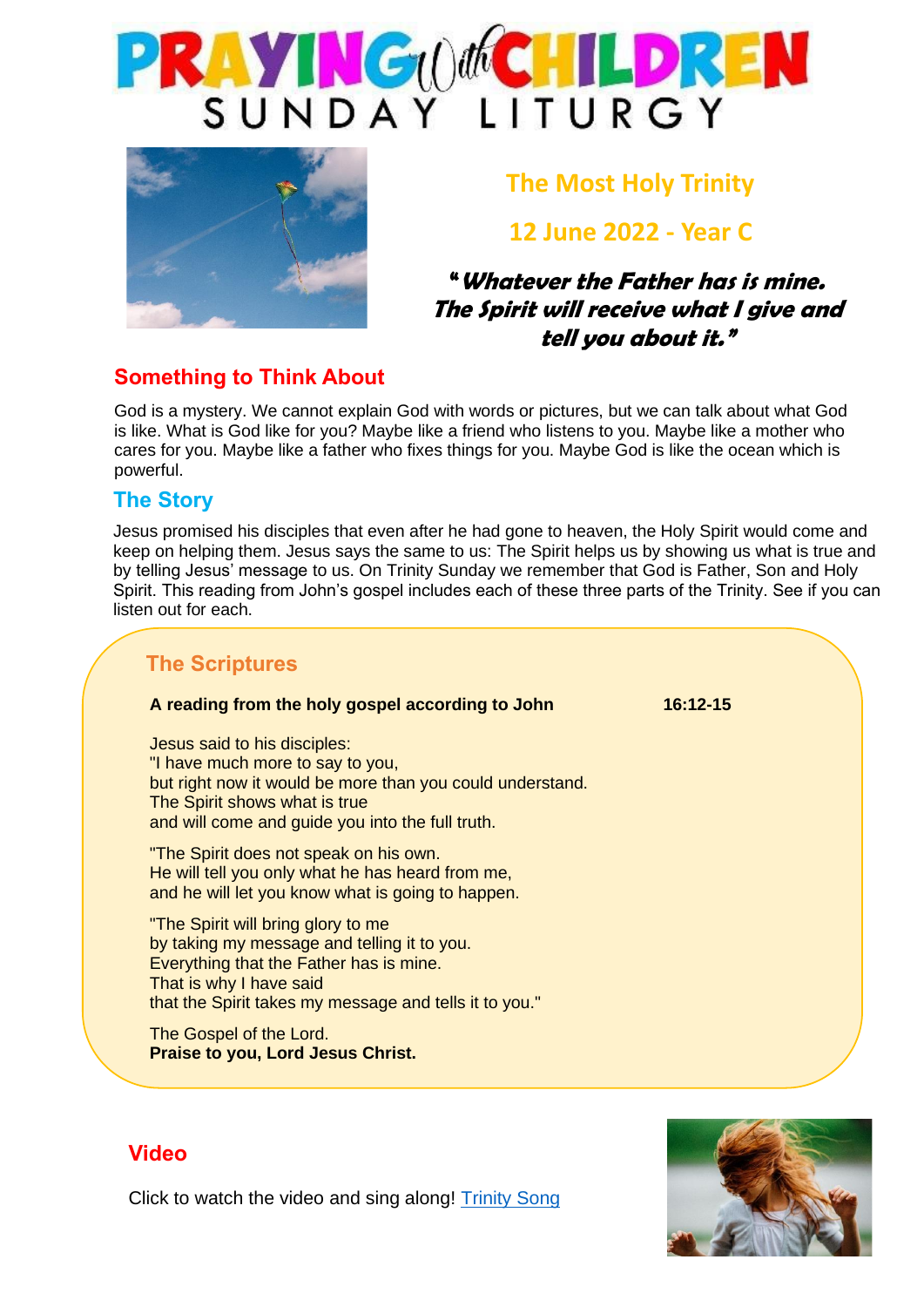## **Group Discussion**

In today's reading, Jesus talked a lot about the Holy Spirit. Even though we cannot see the Spirit, we can still believe in the work of the Spirit. We cannot see the wind but we can see and feel the power of the wind. People who are filled with the Spirit are kind, patient, loving, compassionate and forgiving. Talk about the people in your life who are like this. Look out for them this week!

## **Praying For Others**

*Leader:* Trusting in the love of the Father Son and Holy Spirit, we pray for the needs of the world. *Reader 1:* We pray for all leaders. Lord, hear us. **All: Lord, hear our prayer.** *Reader 2:* We pray for peace in countries around the world. Lord, hear us. **All: Lord, hear our prayer.** *Reader 3:* We pray for those who are sick or sad. Lord, hear us. **All: Lord, hear our prayer.** *Reader 4:* We pray for our families and friends. Lord, hear us. **All: Lord, hear our prayer.** *Reader* 5: We pray that we might be filled with the Holy Spirit. Lord, hear us. **All: Lord, hear our prayer.** *Invite the children to pray for their own special intentions.* **All: Lord hear our prayer.** *Leader:* Loving God, listen to our prayers in the name of the risen Jesus. **All: Amen.**

### **Prayer**



Glory be to the Father, and to the Son, and to the Holy Spirit, as it was in the beginning, is now, and ever shall be, world without end. Amen.

# **Group Activity**

#### **Trinity Shamrock**

*Each child will need:* a template sheet (see below), a blank sheet of cardboard, scissors, glue.

Cut out the four shapes with words inside and glue them on a piece of cardboard to make a shamrock.



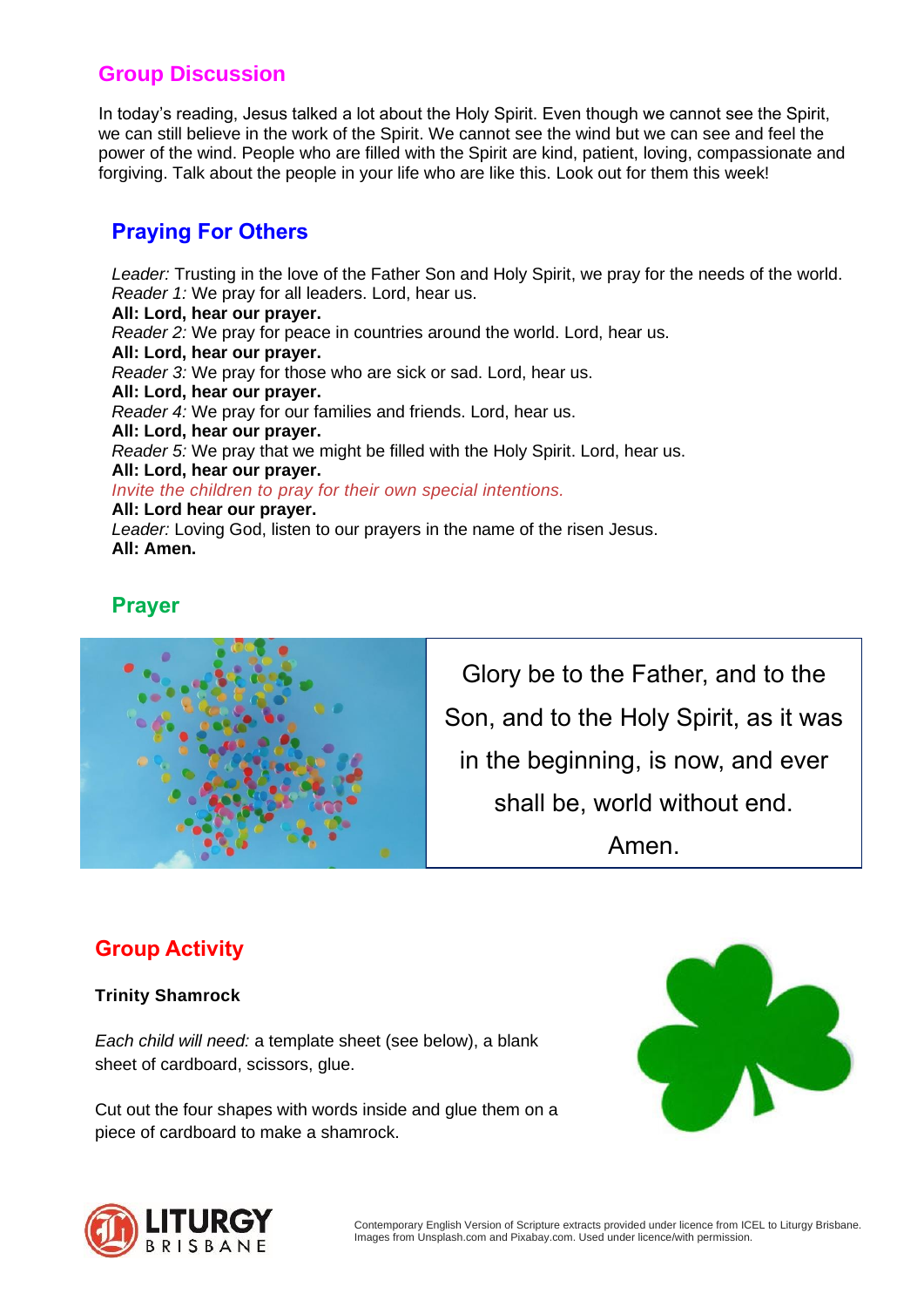